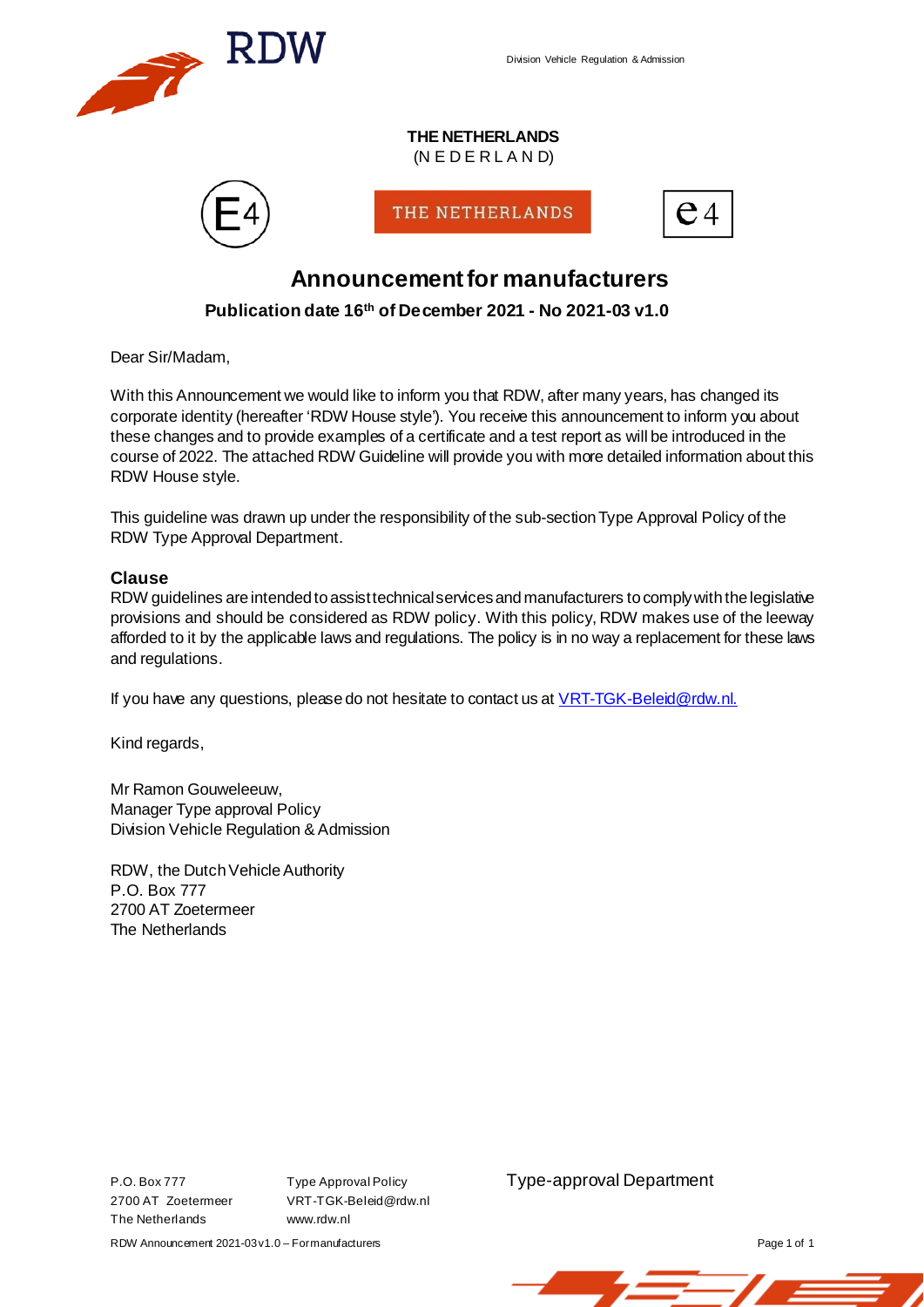

# **RDW Guidelines Changes to the Standard Document System (SDS) and to the RDW House style**

**Guideline publication date 16th of December 2021 ̶No 011 v1.0**

This guideline enters into force on the 1<sup>st</sup> January 2022.

Dear manufacturer,

This RDW Guideline contains information about changes in the RDW corporate identity (hereafter: 'RDW House style') with regard to templates in the Standard Document System (SDS). There are also changes in the file names and the system of version numbering in SDS described in this guideline.

## **0. Introduction**

For a long time, RDW has been using a standard layout for its RDW House style for RDW documents. This mainly concerns the header and footer, the logos and the font style in the documents. Recently, the RDW has upgraded its House style. Several aspects of the layout have been changed in this respect. This means that all document templates in SDS must also be changed. Due to the large number of templates, the layout changes will be implemented gradually. All these changes are shared via the RDW file exchange server BUS.

Below, we will elaborate on the changes and related topics.

## **1. Changes to the document layout and RDW House style**

The upgrade of the RDW House style contains the following changes in the documents, see examples below:

## • **Font style**

The default font of each template has been changed from Times New Roman to Arial.

• **RDW logo**

Color and font of the RDW logo has been changed slightly:





The Netherlands www.rdw.nl

2700 AT Zoetermeer VRT-TGK-Beleid@rdw.nl

P.O. Box 777 Type Approval Policy Type-approval Department

RDW Guideline 011 v1.0 - Changes to SDS and the RDW House style (Eng Man) Page 1 of 7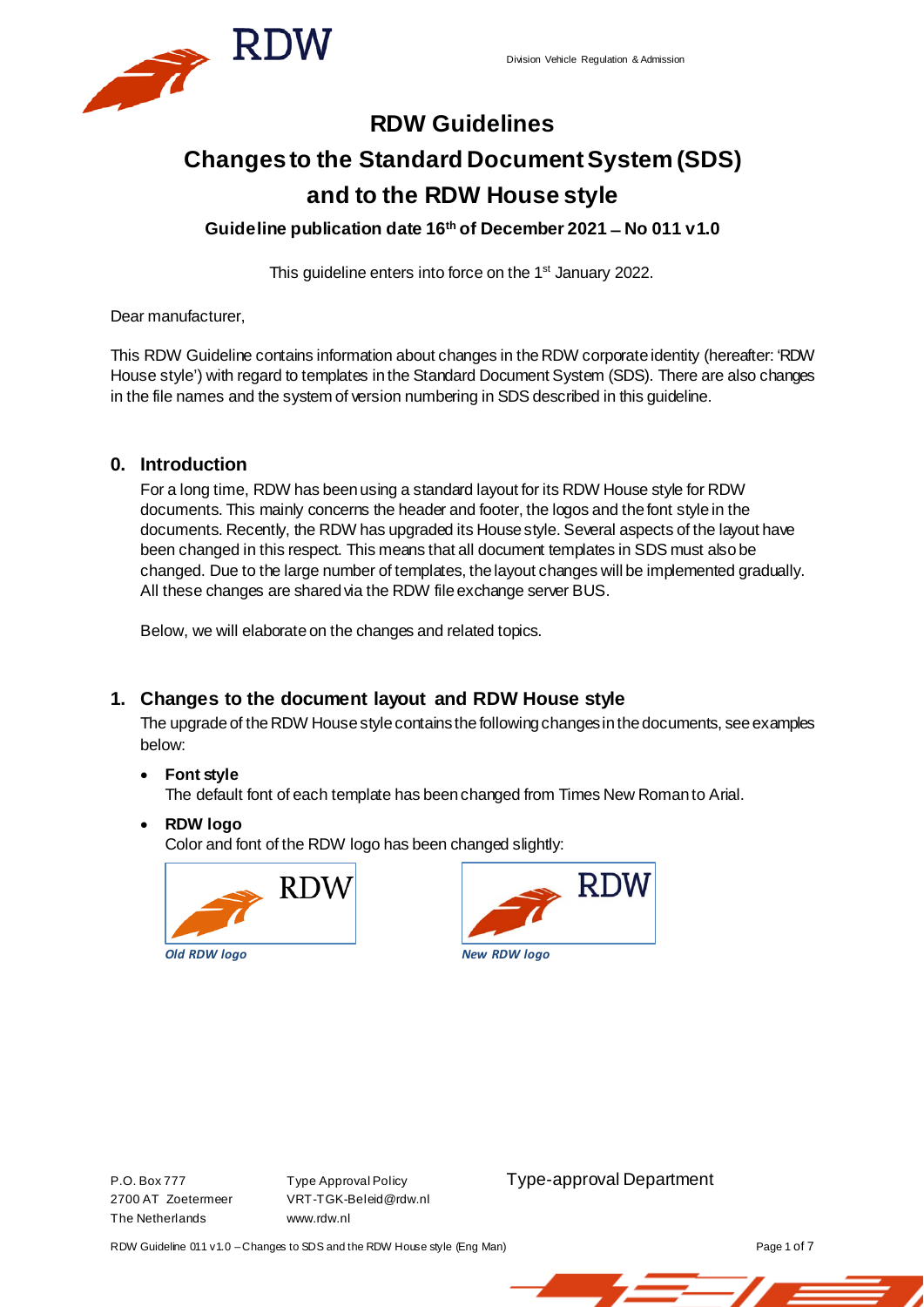#### • **Dutch National Coat of Arms**

The Dutch National Coat of Arms has been replaced by a new logo:





#### • **Footer**

#### The footer on the first page has been changed and a logo has been added:

| P.O. Box 777<br>2700 AT Zoetermeer<br>The Netherlands | Tel. $+31$ 79 345 83 02<br>E-mail typeapproval@rdw.nl<br>www.rdw.nl | Type-approval Department |             |
|-------------------------------------------------------|---------------------------------------------------------------------|--------------------------|-------------|
| Braking-system $R$ 78-04 v5.00                        |                                                                     |                          | Page 1 of 2 |

#### *Old footer*

| P.O. Box 777<br>2700 AT Zoetermeer<br>The Netherlands | Tel. + 31 79 345 83 02<br>E-mail typeapproval@rdw.nl<br>www.rdw.nl | Type-approval Department |
|-------------------------------------------------------|--------------------------------------------------------------------|--------------------------|
| Braking-system R78-04 v5.00                           |                                                                    | Page 1 of 2              |
|                                                       |                                                                    |                          |

*New footer and logo*

### • **Cell grid**

The basic cell grid has been extended with an extra cell line:

| Number and ratios of gears<br>$\overline{\phantom{0}}$ |  |
|--------------------------------------------------------|--|
| l drive ratio                                          |  |
| i vre dimensions<br>$\overline{\phantom{a}}$           |  |

#### *Old cell grid*

| and ratios of |  |
|---------------|--|
|               |  |
|               |  |

*New cell grid with extra cell line*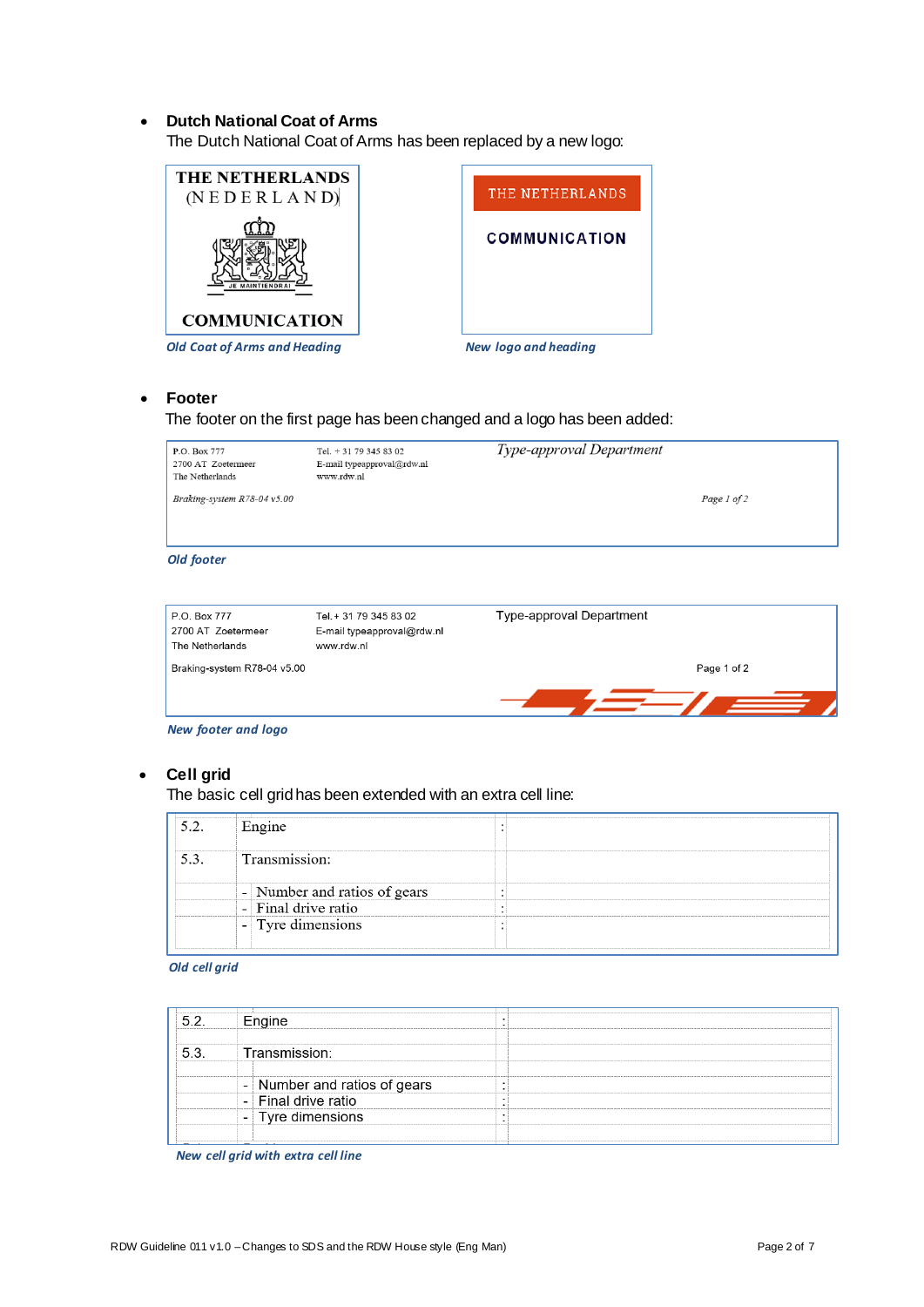## • **Using the new layout**

Once a document is available in the new layout, it must be used for new applications (on or after the 1st of January 2022). The old version will then no longer be available in SDS. Documents with the old layout may still be used until they are converted to the new layout. Gradually, all the documents in SDS will be converted and replaced by the new layout. It is our intention to have the conversion of all documents ready by the  $31<sup>st</sup>$  of December 2022. We will inform you by e-mail when this process has been completed.

For revisions, extensions or corrections to existing approvals, it is permitted to use documents in their original layout.

## **2. Changes to the document name and version numbering**

Certificates in SDS that have been converted to the new layout and the new RDW House style are easily recognisable by a different file name consisting of five positions:

|   | Coding   | <b>Position 1 Position 2</b><br>Legislation including<br>amendment/supplement/Correction | <b>Position 3</b><br>Subject description Version | number            | <b>Position 4 Position 5</b><br><b>File</b><br>extension |
|---|----------|------------------------------------------------------------------------------------------|--------------------------------------------------|-------------------|----------------------------------------------------------|
| 2 | CT<br>CT | R078.04<br>347.2012-2015.562                                                             | Braking system<br>Braking system<br>AEBS         | v1.0<br>$\nu$ 2.0 | .dotx<br>.dotx/.dotm                                     |

#### **New document name and version numbering**

#### **The most important changes**

- All certificates will be provided with a code (Position 1).
- The number of the UNECE regulations will be stated at the beginning of the document name and supplemented to 3 digits (R78 becomes R078) (Position 2).
- Supplement numbers (if any) are no longer listed (Position 3).
- The version number changes from 3 digits into 2 digits (Position 4).
- The file extension is changed from .dot into .dotx (or .dotm for macro) (Position 5).

#### **Two examples of old and new document names**

| Old                                   | $New(*)$                                 |
|---------------------------------------|------------------------------------------|
| Braking-system R78-04 v5.00.dot       | CT R078.04 Braking system v5.1.dotx      |
| Braking-system-AEBS 347.2012-2015.562 | CT 347.2012-2015.562 Braking system AEBS |
| $\nu$ 2.00.dot                        | $\sqrt{2}$ .1. dotx                      |

 $\mathcal{O}^{(\star)}$ The version number has increased due to the new format and layout.)

#### **Version numbering**

We are switching from 3 digits to 2 digits in the version numbering. The first number indicates the actual version, the second number indicates a correction. The base version is v1.0. When an amendment to the content of the certificate is made, the version is increased by 1, so v1.0 becomes  $\sqrt{2}$ .0. A first correction on this version is  $\sqrt{2}$ .1, a second correction  $\sqrt{2}$ .2, etcetera.

**Please note**: for UNECE Certificates, from now of on, each new series of amendments will start again with version v1.0, see the example below.

#### **Example old and new methodology for version numbering**

| Old                             | Version number increases        |  |  |
|---------------------------------|---------------------------------|--|--|
| Braking-system R78-04 v5.00.dot | Braking-system R78-05 v6.00 dot |  |  |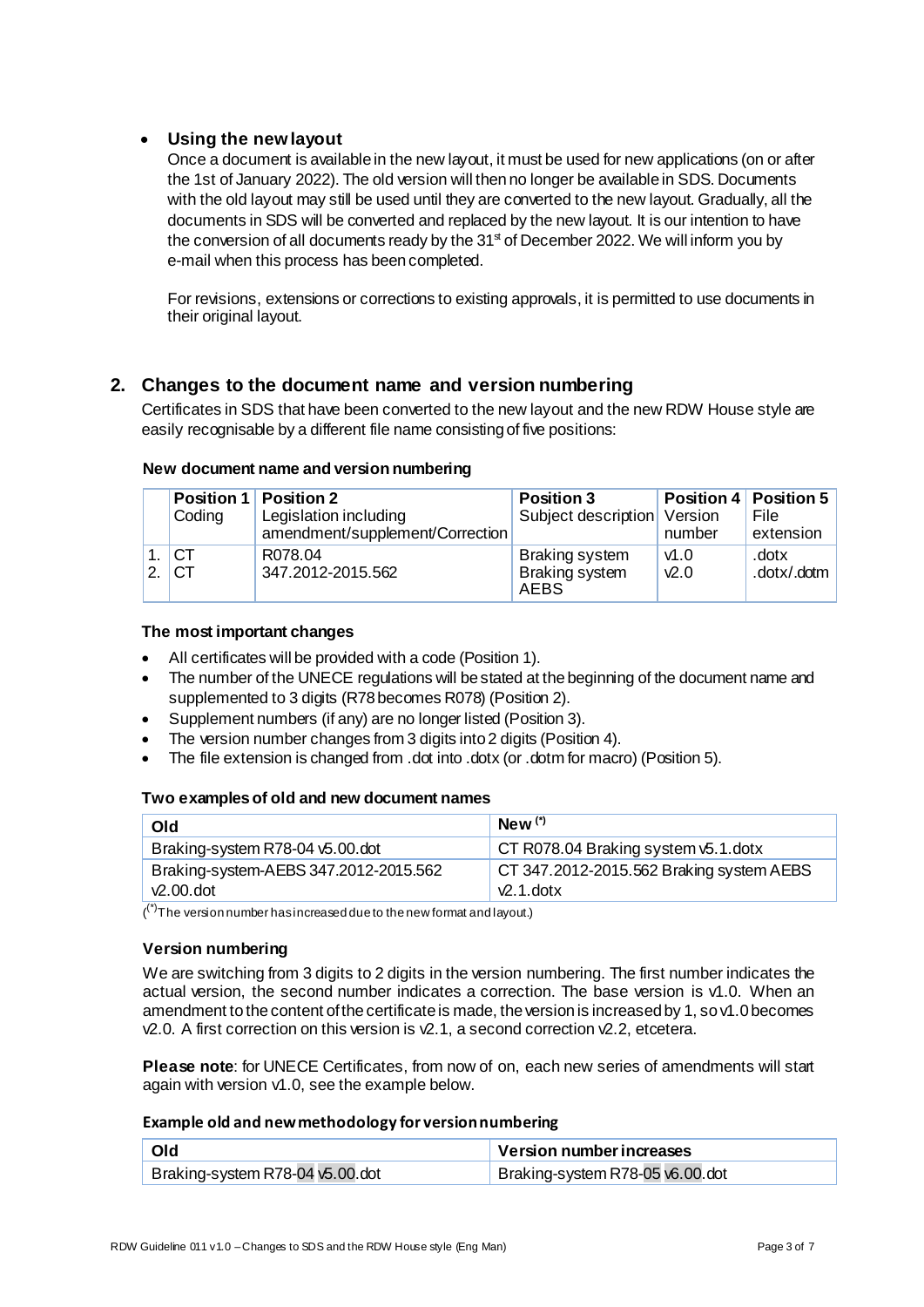| <b>New</b>                          | Version number starts again with $v1.0$ |
|-------------------------------------|-----------------------------------------|
| CT R078.04 Braking system v5.0.dotx | CT R078.05 Braking system v1.0.dotx     |

## **3. Certificate template level versus Certificate approval level**

In practice, there appear to be ambiguities between the level of the certificate templates and the desired level of approval of certificates. We want to remove these ambiguities with a different system. This mainly concerns certificates in which a supplement number is stated in the document name. An explanation is provided below.

#### **Present situation**

In the document name of the certificate template at position 2, the regulations are listed, including the latest amendment/supplement/correction. To this level, the certificate has been adapted. We call this the **'template level'**.

For the issue of a type approval, the relevant level of the regulation is stated on het certificate (as last amended by …). We call this the **'approval leve**l'.

The ambiguity arises if the **template level** does not match the **approval level**. This is possible because the certificate template does not have to change with every regulatory change.

#### **Example of present situation**

Document name, version number and file extension according to the **old** methodology.

Latest **template level** regarding UNECE R109-00 is: - Tyres-retread R109-00 **Sup.9** v3.00.dot

Latest **approval level** (at 5-8-2021) regarding UNECE R109-00 is: **Supplement 10**.

**Supplement 10** makes no changes to the certificate template. The **template level** thus remains **Supplement 9**. This certificate template can therefore also be used for issuing an approval in accordance with **Supplement 10**.

The same principle applies to EU regulations.

#### **New situation**

In the new situation, the supplement to UNECE certificates is no longer mentioned. This means that the template level disappears. An increase in the version number indicates that the content of the certificate has changed. This removes the ambiguity between the template level and the approval level.

#### **Examples present and new situation**

| <b>Present situation</b>               | New situation <sup>(*)</sup>           |
|----------------------------------------|----------------------------------------|
| (With supplement number)               | (Without supplement number)            |
| Tyres-retread R109-00 Sup.9 v3.00.dot  | CT R109.00 Tyres retread v3.1.dotx     |
| Seat-belts-vehicle R16-06 Sup.12 v5.01 | CT R16.06 Seat belts vehicle v5.2.dotx |

 $\binom{(*)}{0}$  The version number has increased due to the new format and layout.)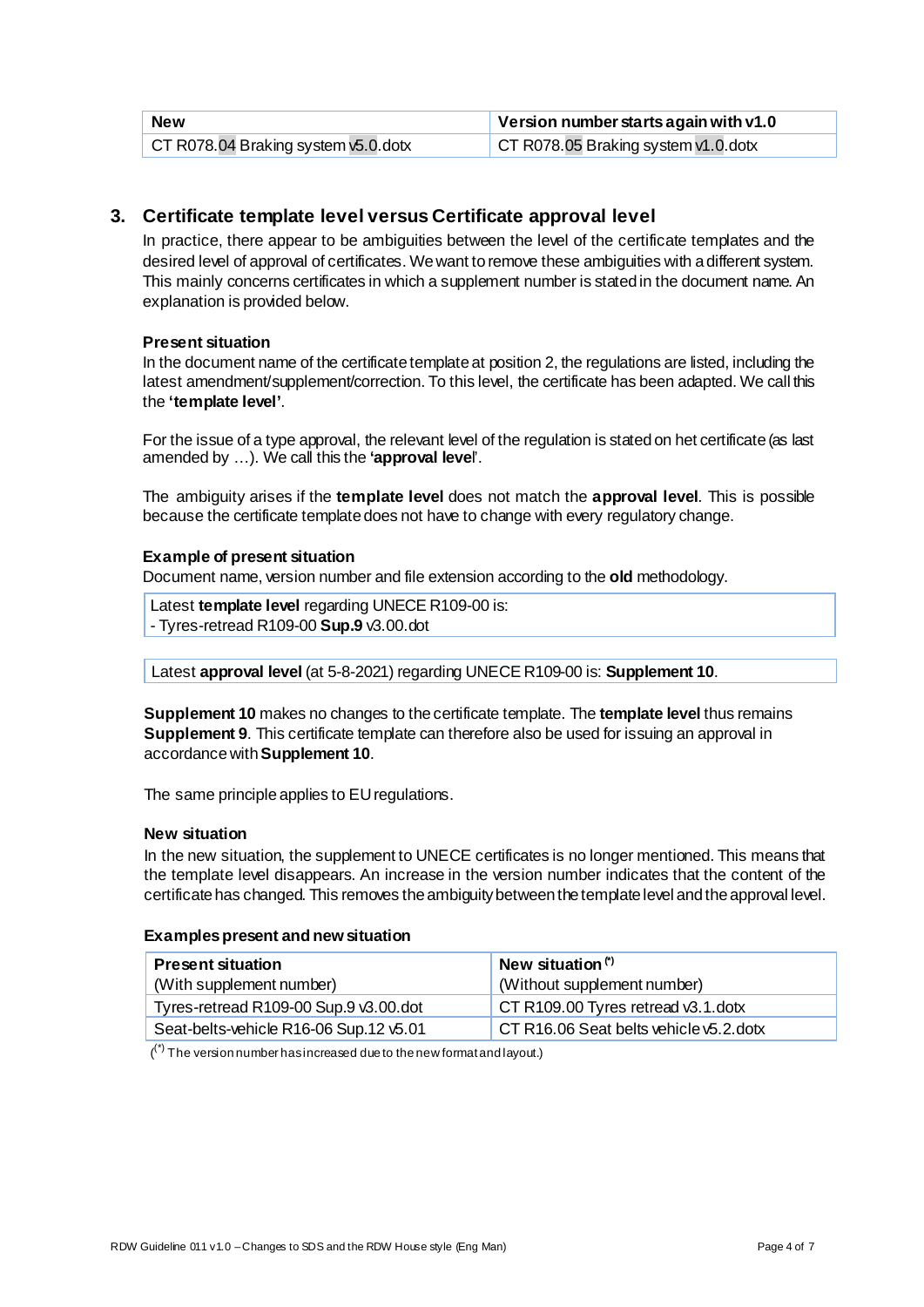## **4. SDS file exchange via BUS**

The updates of SDS have been available since June 2020 via the RDW exchange server 'BUS'. This update can consist of a complete release of the entire SDS system, or an update of a series of documents (e.g. WP 29 updates for UNECE certificates or a set of documents for a new framework regulation).

#### **SDS account in BUS**

If you are not yet a user of SDS via BUS but would like an account for this, you can request one by sending an e-mail to SDS@rdw.nl. To obtain an account for SDS via BUS, you must be an RDW customer as a manufacturer or technical service.

**Please note:** users of SDS via BUS must enable their email notification in the 'From RDW' folder to receive notifications of the above-mentioned updates.

## **5. Questions**

If you have any questions or comments, please let us know. Questions about this Announcement can be sent to[: SDS@rdw.nl](mailto:SDS@rdw.nl). (Please mention: 'Guideline 011 v1.0, Changes to SDS and the RDW House style'.)

Questions about the type approval can be sent to[: typeapproval@rdw.nl](mailto:typeapproval@rdw.nl). (Please mention: 'Guideline 011 v1.0, Changes to SDS and the RDW House style'.)

Kind regards, RDW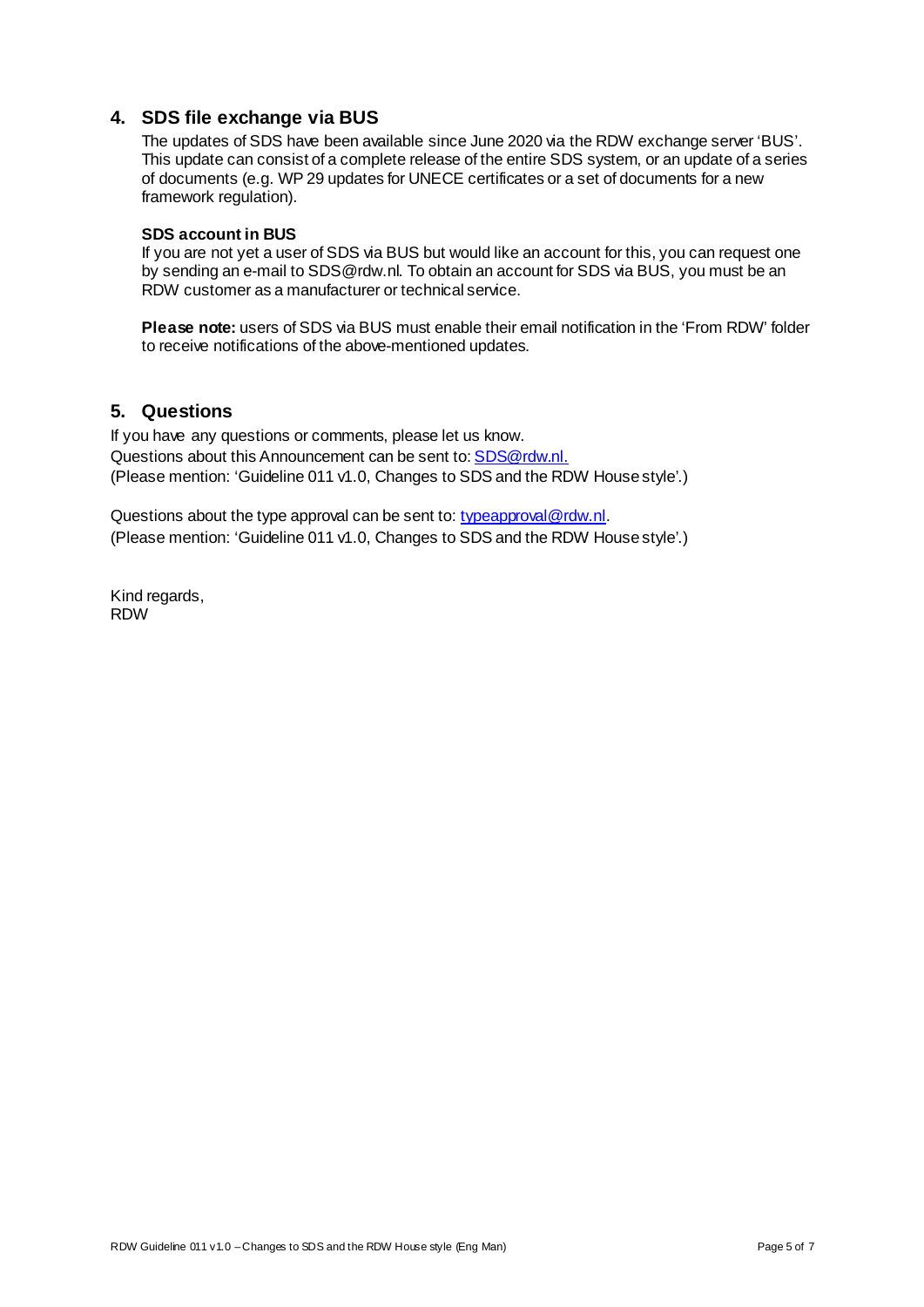

 $\overline{\phantom{a}}$ 

Division Vehicle Regulation & Admission

## THE NETHERLANDS

#### **TEST REPORT**

#### Concerning the braking system of certain vehicle categories in accordance with ECE Regulation number 13-H.00 Supplement 17.

|                                                                                                                                                                                                               | <b>Test report number</b>            |  |                                                                              |                                                                                                                                                                          | RDW-13HR-0000000                       |
|---------------------------------------------------------------------------------------------------------------------------------------------------------------------------------------------------------------|--------------------------------------|--|------------------------------------------------------------------------------|--------------------------------------------------------------------------------------------------------------------------------------------------------------------------|----------------------------------------|
| 0.1.                                                                                                                                                                                                          | Make                                 |  |                                                                              | Merk                                                                                                                                                                     |                                        |
| 0.2                                                                                                                                                                                                           | Type                                 |  |                                                                              |                                                                                                                                                                          | Type                                   |
| 0.3.                                                                                                                                                                                                          | Category of vehicle                  |  |                                                                              |                                                                                                                                                                          | M1                                     |
| 0.4.                                                                                                                                                                                                          | Name and address of the manufacturer |  |                                                                              |                                                                                                                                                                          |                                        |
| General<br>See documentation: , dated                                                                                                                                                                         |                                      |  |                                                                              | $\frac{1}{2}$ The vehicle type as described in the document below has been inspected in<br>accordance with the requirements laid down in the above-mentioned regulation. |                                        |
| The tests have been carried out according to the above-mentioned regulation. The<br><b>Tests</b><br>tested system/component/separate technical unit is representative in terms of the<br>type to be approved. |                                      |  |                                                                              |                                                                                                                                                                          |                                        |
| Conclusion<br>above-mentioned regulation.                                                                                                                                                                     |                                      |  | The type of vehicle does/does not comply with the stated requirements of the |                                                                                                                                                                          |                                        |
| <b>Test date</b><br><b>Tests conducted on</b>                                                                                                                                                                 |                                      |  |                                                                              |                                                                                                                                                                          |                                        |
| Bγ                                                                                                                                                                                                            |                                      |  | Name                                                                         |                                                                                                                                                                          |                                        |
|                                                                                                                                                                                                               |                                      |  |                                                                              |                                                                                                                                                                          | place (NL), date<br>The test engineer, |

P.O. Box 777 The Netherlands

Tel.+31 79 345 83 02 2700 AT Zoetermeer E-mail VRTtesten@rdw.nl 8218 NX Lelystad www.rdw.nl

Test Centre Talingweg 76 The Netherlands **Test Department** 

TR R013H.00 Sup.17 Braking system v1.0

Page 1 of 36

<u>and the set of the set of the set of the set of the set of the set of the set of the set of the set of the set of the set of the set of the set of the set of the set of the set of the set of the set of the set of the set </u>

1. Example of a test report in the new RDW House Style